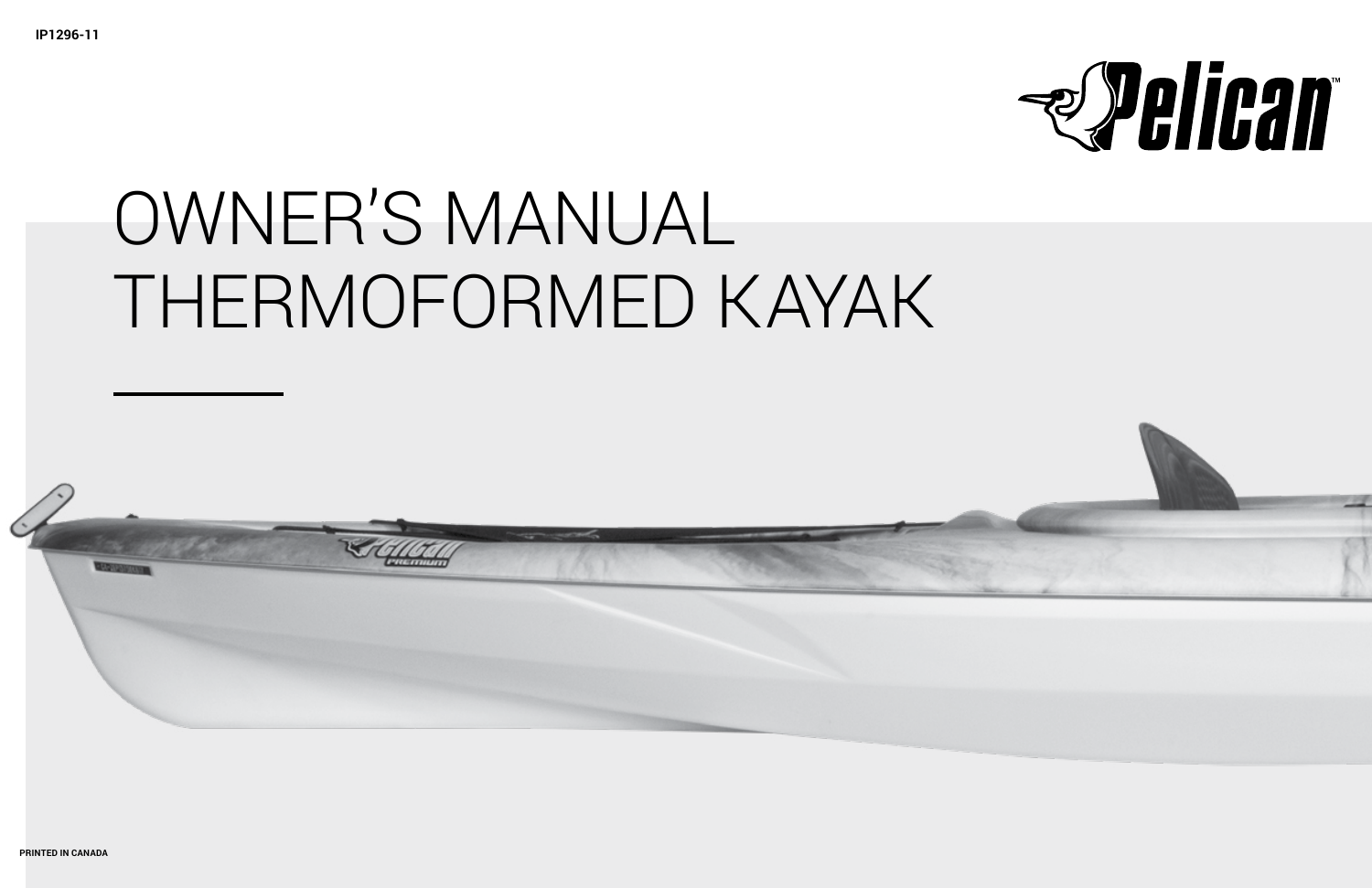## **WELCOME IN THE PELICAN FAMILY!**

Thank you for choosing a Pelican kayak. This kayak was made according to rigorous quality standards and according to our know-how perfected since 1968. Take the time to read this manual and familiarize yourself with your kayak to fully enjoy this product. We know that a Pelican kayak offers a unique value and that you will be fully satisfied with it. We also know that you will create memorable paddling stories worth living.

See you on the water!

*Antoine & Christian Elie, Owners.*

## **IMPORTANT INFORMATION INDEX**

| MODEL:              |  |
|---------------------|--|
| DATE OF PURCHASE:   |  |
| <b>DEALER NAME:</b> |  |
| REGISTRATION NO.:   |  |
| PROVINCE/STATE:     |  |
| MODEL NO.:          |  |
| SERIAL NO. (ZEP):   |  |

## **WHERE IS THE SERIAL NUMBER?**

You can find the serial number in the back of your kayak on the outside of the hull in the right-hand corner. It starts with ZEP and is 12 characters long.

### **Example: ZEP12345A678**



| 02 | Your new Kayak                       |
|----|--------------------------------------|
| 03 | <b>Getting Started</b>               |
| 03 | Materials / Manufacturing            |
| 03 | Transportation                       |
| 03 | Prelaunch Checklist                  |
| 03 | Launching your Kayak                 |
| 03 | Mooring/Docking                      |
| 04 | Safety Precautions                   |
| 05 | Care and Maintenance                 |
| 05 | Storage                              |
| 06 | Warranty                             |
| 07 | Manufacturer's Declaration of Origin |
| 08 | <b>Warranty Registration Card</b>    |
| 09 | Key features                         |
|    |                                      |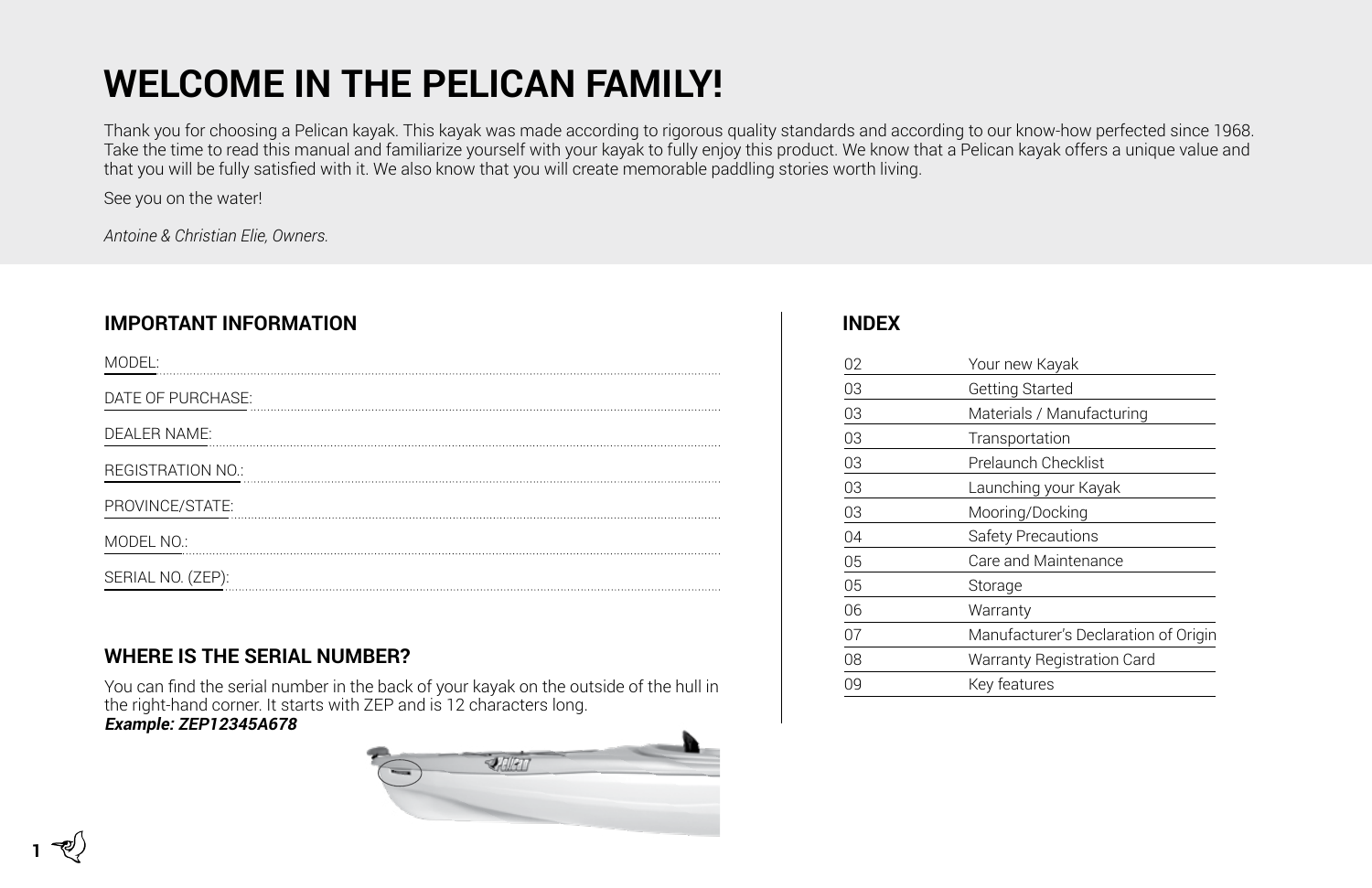## **YOUR NEW KAYAK**

Take the time to familiarize yourself with some of the key components of your kayak.

### *NOTE*

*Some models may be equipped with more or less components.* 

### **EVERYONE USING THIS KAYAK MUST READ WARNINGS, CAUTIONS AND IMPORTANT INFORMATION VERY CAREFULLY.**

### **WARNING**

Indicates a hazardous situation which, if not avoided, could result in death or serious injury.

### **CAUTION**

Indicates a hazardous situation which, if not avoided, could result in minor or moderate injury.

### **IMPORTANT INFORMATION**

Provides useful tips and suggestions to make better use of your kayak.



## SIT-IN KAYAK SIT-ON-TOP KAYAK

| CARRYING HANDLE                              |               |
|----------------------------------------------|---------------|
|                                              |               |
|                                              |               |
|                                              |               |
|                                              |               |
|                                              |               |
| MOLDED FOOTRESTS                             |               |
|                                              |               |
|                                              |               |
| <b>DUAL POSITION</b>                         |               |
| <b>BOTTLE HOLDER</b>                         |               |
|                                              |               |
| ADJUSTABLE ERGOFORM™<br>PADDED BACKREST WITH |               |
| <b>SEAT CUSHION</b>                          |               |
|                                              |               |
|                                              | $\Rightarrow$ |
|                                              |               |
|                                              |               |
|                                              |               |
| STORAGE PLATFORM<br>WITH BUNGEE CORDS        |               |
|                                              |               |
|                                              |               |
| <b>DRAIN PLUG</b>                            |               |
| CARRYING HANDLE                              |               |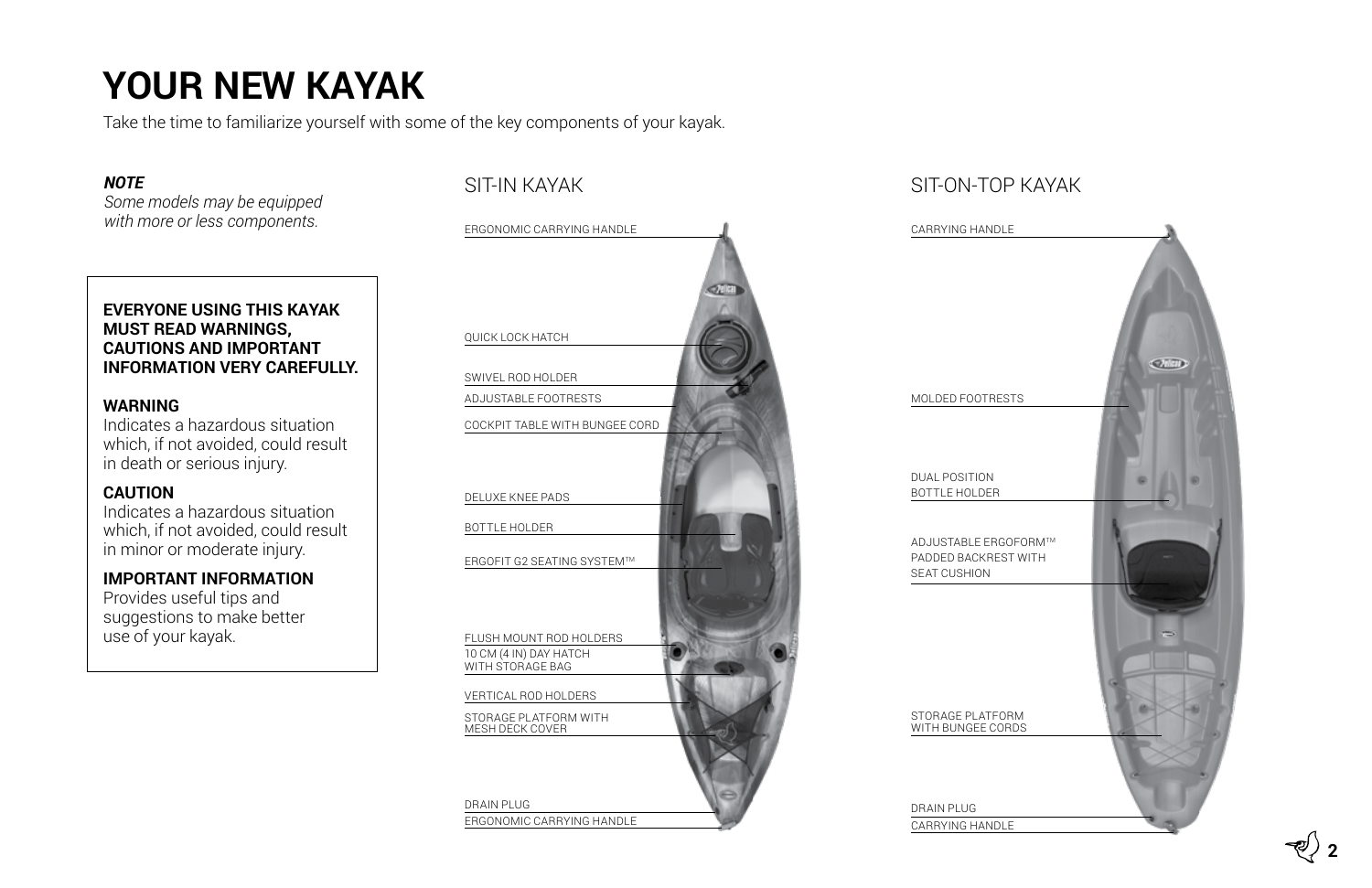## **GETTING STARTED**

*Please read all the instructions in this owner's manual. Keep this manual in a safe place for future reference if necessary. The owner's manual includes:*

## 01 IMPORTANT INFORMATION (PAGE 1)

This section is provided to record important information about your kayak. This information will come in handy if you need to contact our customer service department.

## WARRANTY REGISTRATION CARD (PAGE 8) 02

As outlined in the warranty section on page 8, you can register your warranty electronically at www.pelicansport.com. You can also mail the completed warranty registration card available on page 6.

## MANUFACTURER'S DECLARATION OF ORIGIN (PAGE 7) 03

Foreign governments may require a Manufacturer's Declaration of Origin. Complete the form available on page 7 if you need one.

## 04 MATERIALS/MANUFACTURING

Pelican kayaks are made with the twin sheet thermoforming (TST) technology that shapes the deck and hull and fuses them together under extreme heat and pressure.



We also use our exclusive multi-layered RAM-XTM or RAM-XTM Premium which are lighter and higher density materials.

The result is a more rigid, more durable, impact resistant product than those made with other technologies and low/medium density polyethylene.

## 05 TRANSPORTATION

You can transport your kayak with the carrying handles located at the front, rear or centre. Do not use the handles to fasten your kayak to your vehicule.

**/** BY HAND: Carry the kayak by using the carrying handles. If necessary, use a transport cart to help you with the transport.

**/** BY VEHICLE: We recommend using a car top carrier to transport your kayak by vehicle. Remove all accessories and put them into the vehicle before leaving to avoid damaging or losing them.

 Tie down the kayak firmly on the vehicle or the trailer. DO NOT overtighten the straps as this may result in pressure dings. Use padded straps instead of non-padded nylon.

**/** STRAPS: Make sure that your kayak is properly fastened on the roof of your vehicle or on the trailer before starting your vehicle. Stop shortly after starting your trip to double check that your kayak is still properly fastened and that it has not moved. Always remember to regularly check the straps to ensure they do not lose tension after getting wet if you are traveling in bad weather.

## 06 PRELAUNCH CHECKLIST

**/** Always wear a proper personal flotation device (PFD).

- **/** Always have an emergency safety kit on hand as required by applicable laws (whistle, etc.)
- **/** Ensure to remove the hardware used to attach the kayak during transport. Ensure the drain plug is firmly in place.

**/** Ensure the length of your paddle is properly adjusted for your height.

## 07 LAUNCHING YOUR KAYAK

To board your kayak, put your foot in the centre of the kayak to ensure it remains stable.

## 08 MOORING/DOCKING

**/** ALWAYS moor the kayak away from rocks and sharp objects.

**/** ALWAYS moor in sufficiently deep water to avoid damaging the hull.

**/** NEVER moor the kayak against a dock that is not equipped with hull-protecting bumpers.

#### **IMPORTANT INFORMATION**  $\Omega$

Please note that the storage hatches on your kayak are not waterproof. All water-sensitive items must be properly protected.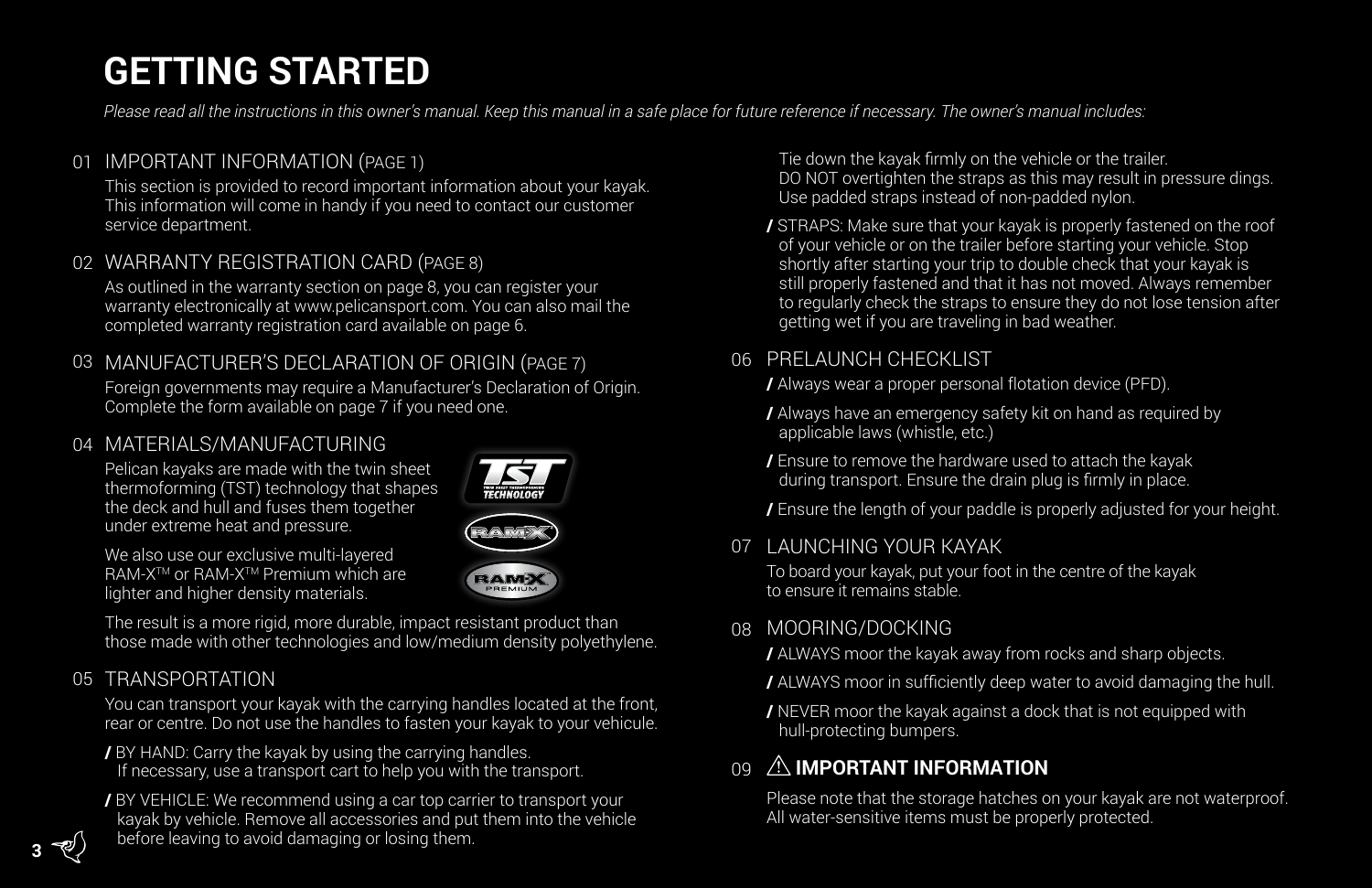## **SAFETY PRECAUTIONS**

Paddle sports can be dangerous and physically demanding. Read the following information carefully before using your kayak. Failure to follow these warnings and precautions could result in serious injury or death. When using a Pelican kayak, you are personally responsible to determine if you have the required skill level to handle the different water and wind conditions. You should use your best judgment as to when and where to use your kayak. All users of a Pelican kayak agree to assume all risks and accept all responsibilities for any damage or injury, including death, which may result from using or handling a kayak. We strongly recommend taking a course with an experienced kayaking instructor on proper paddling techniques, boating security and first aid before handling and using your kayak.

#### **WARNING** WEATHER CONDITIONS AND WATER LEVELS 01

Check weather conditions and water levels before heading out.*Never use your kayak when weather or water conditions (wind, heavy rain, thunderstorms, flooding, choppy water or strong currents) can impact your ability to steer your kayak. Head to shore as soon as possible if you already are on the water.* 

#### **WARNING** PERSONAL FLOTATION DEVICE (PFD)  $02$

Always wear a Coast Guard and/or government approved personal floating device (PFD). Before you start paddling, read the manufacturer's documentation about your PFD and familiarize yourself with how to properly wear it.

#### **WARNING** ALCOHOL AND DRUGS 03

Never use or consume alcohol, drugs or any other mind altering substance that may affect your coordination, judgment or ability to safely and securely operate your kayak.

#### **CAUTION** SOUND-SIGNALLING DEVICE 04

Always have a sound-signalling device with you. *The Coast Guard (or other government bodies) requires that boaters be equipped with a sound-signalling device to alert other vessels to their presence. Attach it to your PFD if possible.*

#### **WARNING** STANDING UP IN THE KAYAK 05

Never stand up in your kayak unless if it is specified in the features that you can stand up in it. Standing up may cause it to capsize. If it capsizes, we recommend staying with your kayak as it is far more dangerous to attempt to swim to shore.

#### **WARNING ABILITY** በ6

Know your limits. *Consult your physician before beginning your kayak training. Realistically assess your physical condition to determine how far and how long you can paddle or swim.* 

#### **WARNING** HYPOTHERMIA 07

Dress properly for weather conditions and wear a wetsuit if necessary. *Kayak accidents in cold water are very dangerous. The loss of body heat due to immersion in cold water (hypothermia) can be fatal. Survival time in cold water can be as little as 15 to 20 minutes.* 

#### *A* CAUTION BE ACCOMPANIED 08

Always paddle with someone. *It is preferable to be accompanied in case of an emergency or accident. You should also be aware of the level of physical ability and medical conditions of people paddling with you. Always let someone know about your plan to go paddling, including your destination, how long you will be gone, and how many people will be with you.* 

#### **WARNING** ALWAYS FAMILIARIZE YOURSELF WITH THE BODY OF WATER YOU INTEND TO NAVIGATE  $09$

Scout unfamiliar water. Find out when boating is permitted, if there are any known hazardous conditions and where to get help *quickly in the case of an emergency or accident. Check tidal changes and currents specific to your location. If you decide to go down rapids, scout them in advance and portage your kayak to avoid unfamiliar or dangerous areas if necessary.* 

#### **ACAUTION** REGULATIONS AND LAWS 10

Always follow Coast Guard regulations, boating and safety laws, and regulations and orders of various levels of government (including regional).*Consult the Coast Guard and government authorities on the proper handling of a kayak and the required safety equipment such as lighting and sound alarms.*

#### **CAUTION** DRAIN PLUG 11

Make sure the drain plug is firmly in place before putting your kayak in the water. *Empty water that has accumulated due to condensation or seepage once in a while.*

#### **CAUTION** SLIPPERY WHEN WET 12

The kayak material is extremely slippery when wet. *We recommend wearing slip resistant shoes to increase traction and staying in the center of the kayak.*

#### **WARNING** SELF PROTECTION 13

Wear appropriate safety gear. *Always remember that you are putting yourself at risk of serious injury or death when you go down rapids. You must take the appropriate safety precautions, inspect your equipment thoroughly, and wear appropriate safety gear. We recommend always wearing a personal floating device and a helmet. We also strongly recommend wearing protection on your arms, legs, etc. It is your responsibility to have the proper equipment and familiarize yourself with the body of water were you will use your kayak.*

## **WARNING**

**/** NEVER let minors use this kayak without adult supervision.

**/** NEVER tow this kayak behind a boat.

**/** NEVER use this kayak as a personal floating device.

**/** NEVER exceed this kayak's maximum weight.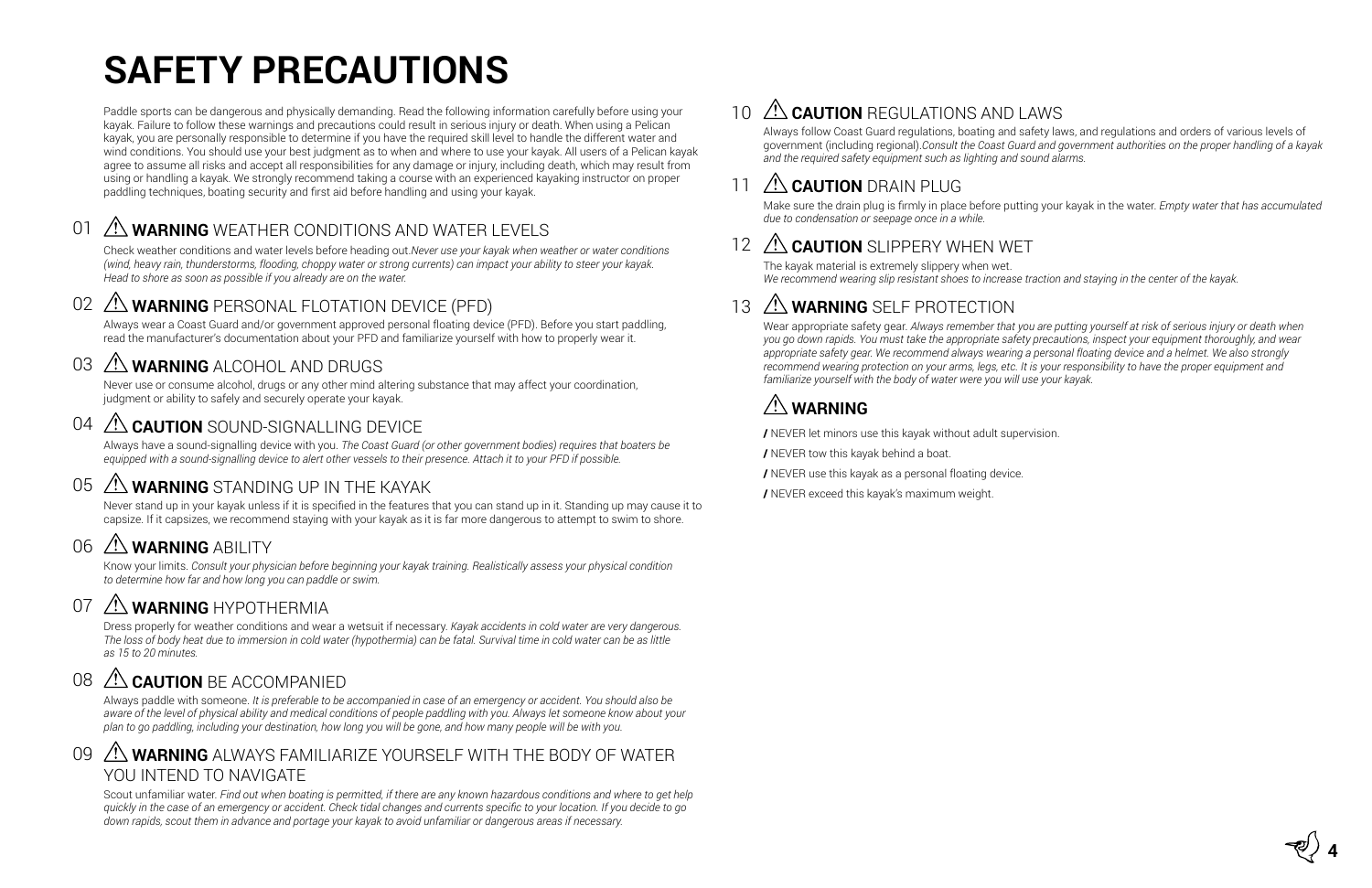## **HOW CAN YOU CARE FOR YOUR KAYAK?**

Limit exposure of your kayak to direct sunlight. While in use, water flowing over the deck helps regulate surface temperature. However, when dry, the heat absorption effect is amplified if directly exposed to sunlight.

**/** Inspect your kayak for dings and cracks before and after each use. *Minor abrasions, dents, wearing off and scratches are normal and will not impact your kayak's performance.* **/** Store your kayak in a well-ventilated and shaded area when you do not use it. Your kayak can be damaged if it is exposed to direct sunlight for an extended period of time.

## **HOW CAN YOU MAINTAIN YOUR KAYAK?**

## **IMPORTANT INFORMATION**

DO NOT USE CHEMICAL PRODUCTS OR ABRASIVES.

**/** The best way to clean your kayak is by using a mixture of mild soap and warm water. We also recommend rinsing it with fresh water after each use to remove sand and saltwater deposits. Clean your kayak regularly to keep it looking like new. *Some chemical substances contained in cleaning products and sunscreen lotions are likely to damage the finish of your kayak. Do not remove the foam blocks inside most Pelican kayaks as they are for extra flotation.*

**/** Never try to paint your kayak. Paint will not adhere to the hull.

## **HOW CAN YOU STORE YOUR KAYAK FOR AN EXTENDED PERIOD OF TIME?**

**/** Clean your kayak.

**/** Remove tight straps or ropes from the hull as this can deform your kayak.

**/** Remove the drain plug and leave it out as this will regulate the air pressure inside the kayak. Place the kayak in an upright position (on its stern) to empty water that has accumulated as a result of condensation or seepage.

**/** Store your kayak in a well-ventilated and shaded area. Direct sunlight for an extended period of time can damage it. *Do not store your kayak in a bag or tarp for extended periods of time. Prolonged storage of a wet kayak in a wet bag or tarp may cause mold and osmotic blisters. Bags and tarps also collect heat and can potentially overheat your kayak.*

**/** Place your kayak on a flat surface. *Avoid placing it on sawhorses for an extended period of time. Avoid placing it close to a heat source (e.g., stove, radiator, etc.) or hanging it by its carrying handles as this could deform the hull over time. Cover it with a cockpit cover if you store it outdoors.*

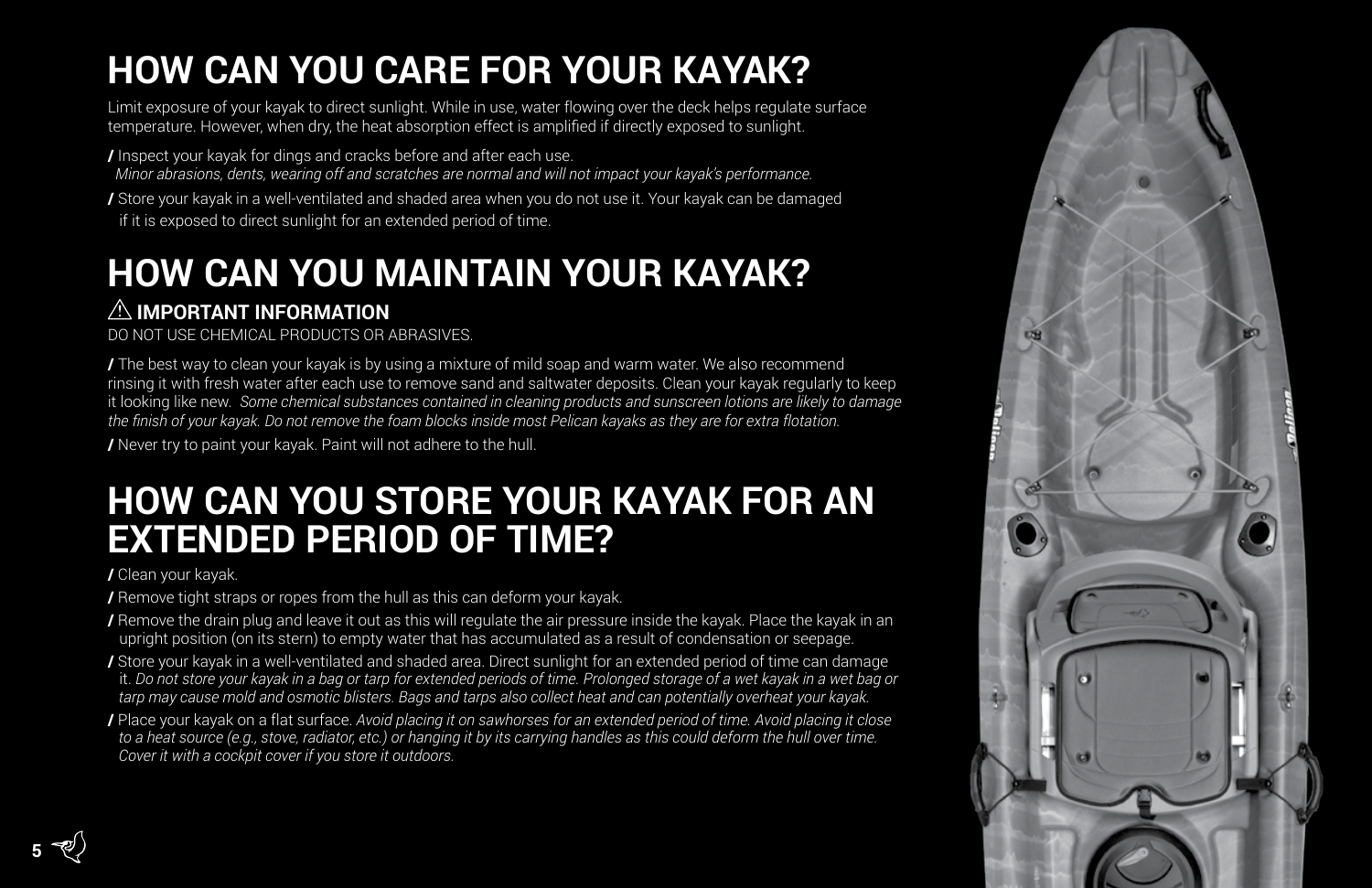## **LIMITED LIFETIME WARRANTY**

*Pelican International Inc.'s warranty is valid only if the product is used for its intended purposes and for which it was designed.* 

Pelican International Inc. makes every effort to manufacture kayaks built with superior materials and according to stringent quality standards. Because of the nature of paddle sports, we cannot guarantee the performance of any kayaks or shape for individual riders and varying levels of skills and abilities. Furthermore, we cannot guarantee against damage or breakage and cannot protect or guarantee against circumstances outside of our control. With adequate maintenance, your pelican kayak will give you years of reliable use.

But as with most products, it is subject to wear and tear. If you eventually need replacement parts, technical assistance, product or service information, please contact our Customer Service Department at 1-888-669-6960. Ensure to have the product's model name and serial number ZEP, as well as the date and place of purchase.

The present warranty is only valid if the original buyer registered the warranty within thirty (30) days following the date of purchase. You can register electronically at www.pelicansport.com, or by completing and returning the registration card on page 08.

## WARRANTY ON PARTS AND ACCESSORIES

Kayak component parts and accessories are only warranted for a period of one (01) year from the date of purchase against defects in workmanship and / or materials.

## LIMITED LIFETIME WARRANTY ON HULL AND DECK

Pelican International Inc. provides a limited lifetime warranty against material and manufacturing defects in the hull and deck on kayaks manufactured with the twin-sheet thermoforming technology (TST) for as long as the original owner owns this kayak.

## THIS WARRANTY APPLIES ONLY IF

**/** The product is used only for the purpose for which it was designed.

- **/** Instructions for use and maintenance have been followed.
- **/** The product is always the property of the original owner.

## THIS WARRANTY DOES NOT COVER:

**/** Kayaks used for rental or other commercial use.

**/** Kayaks that have been damaged by negligence, misuse or accident, or wear due to owner's failure to provide reasonable and necessary maintenance.

**/** Kayaks modified or repaired by unauthorized persons.

**/** Changes to the kayak appearance due to normal wear, sun exposure or any other environmental conditions.

**/** Damage to the hull caused by gliding or using on abrasive surfaces.

During the warranty period, Pelican International Inc. is only obliged to repair or replace, at its discretion, this kayak, at either one of its factory, or at an authorized dealer store or service centre, as decided by Pelican International Inc.

Transportation costs back to the place of repair or replacement are at the expense of the consumer. Pelican International Inc. is not responsible for any damages incurred in transport, for storing or transportation fees, or for inconvenience or loss of time or money while repairs are being made or until the product is replaced.

You must provide an authorization number (RMA) when returning a product for replacement or repair. Please contact the Pelican International Inc. Customer Service Department between 9 am and 5 pm (Eastern Time) at 1-800-463-6960 to get the RMA number. Pelican International Inc. will not accept a return without it.



*This warranty is the sole and exclusive warranty by Pelican International Inc. in connection with this kayak. Pelican International Inc. offers no warranty or representation, expressed or implied (including, without limitations, merchantability or fitness for a particular purpose), with the exception of those that are specifically included in this warranty.*

*All incidental and/or consequential damages are excluded from this warranty. Guarantees implied are limited to the lifetime of this warranty. Some states may not allow limitations as to the duration of an implied warranty or as to the exclusion or limitation of incidental or consequential damages. It is therefore possible that the above limitations or exclusions do not apply to you. This warranty gives you specific legal rights. You may also have other legal rights depending on where you live.*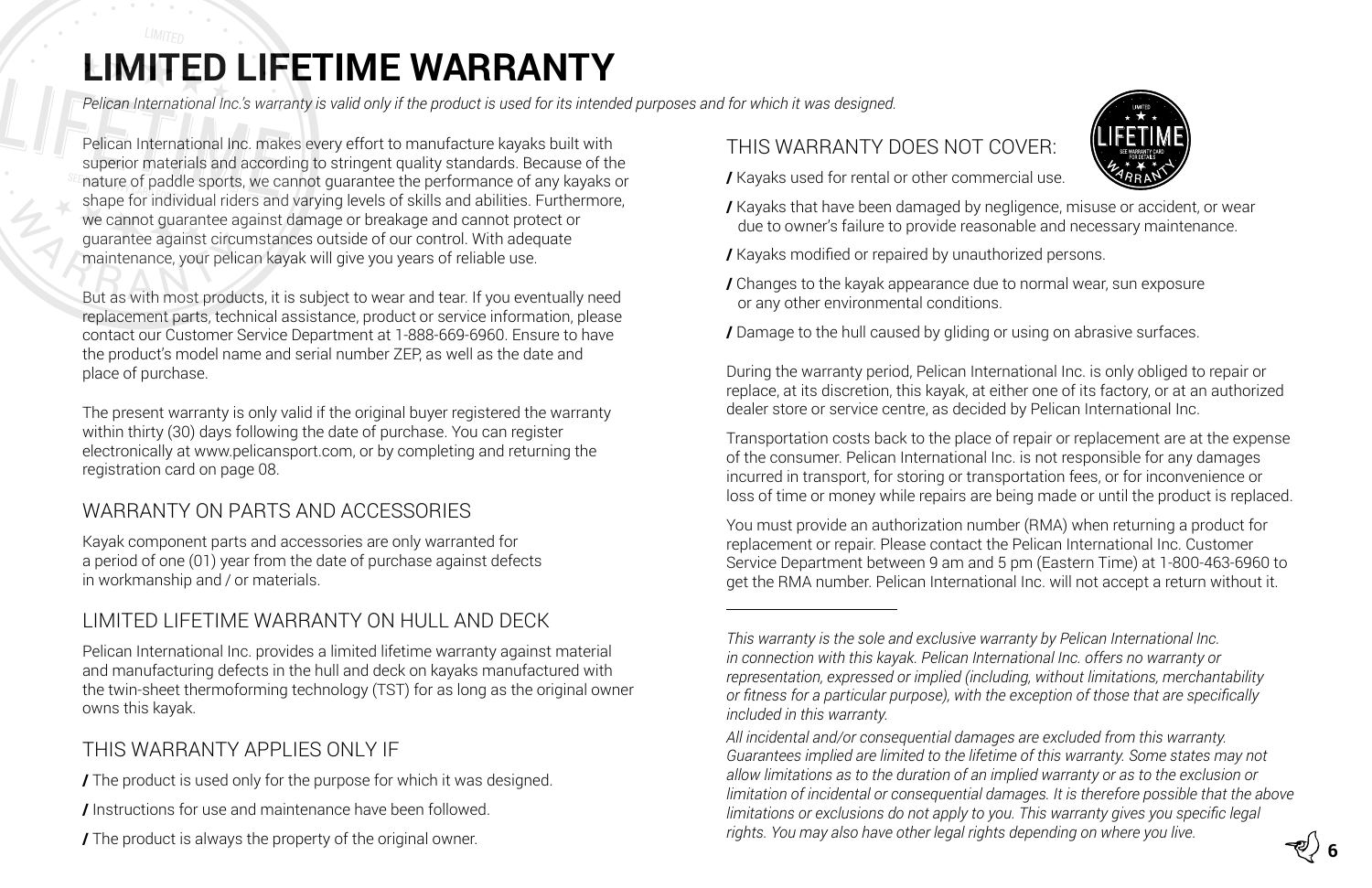## **MANUFACTURER'S DECLARATION OF ORIGIN**

The manufacturer further certifies that this was the first transfer of said new kayak in ordinary trade and commerce, and that all information given herein is true and accurate to the best of his knowledge.

NAME OF MANUFACTURER

Pelican International Inc. 1000 Place Paul-Kane Laval QC H7C 2T2 Canada

AUTHORIZED BY M C Prodboou Marie-Christine Piedboeuf, President

## **KAYAK DESCRIPTION**

| SERIAL NUMBER (ZEP): | Sold in the State / Province of<br>$\begin{minipage}[b]{0.9\textwidth} \begin{itemize} \begin{itemize} \begin{itemize} \end{itemize} \end{itemize} \end{minipage} \begin{itemize} \begin{itemize} \end{itemize} \end{itemize} \end{minipage} \begin{itemize} \begin{itemize} \end{itemize} \end{itemize} \end{minipage} \begin{itemize} \begin{itemize} \end{itemize} \end{itemize} \end{itemize} \end{minipage} \begin{itemize} \begin{itemize} \end{itemize} \end{itemize} \end{itemize} \end{itemize} \end{minipage} \begin{itemize} \begin{itemize} \end{itemize} \end{itemize} \$ |  |
|----------------------|----------------------------------------------------------------------------------------------------------------------------------------------------------------------------------------------------------------------------------------------------------------------------------------------------------------------------------------------------------------------------------------------------------------------------------------------------------------------------------------------------------------------------------------------------------------------------------------|--|
| <b>MODEL YEAR:</b>   | The undersigned manufacturer hereby certifies that the new kayak described                                                                                                                                                                                                                                                                                                                                                                                                                                                                                                             |  |
| MODEL NAME:          | below, the property of said manufacturer, has been transferred on this                                                                                                                                                                                                                                                                                                                                                                                                                                                                                                                 |  |
| LENGTH:              | day of                                                                                                                                                                                                                                                                                                                                                                                                                                                                                                                                                                                 |  |
|                      |                                                                                                                                                                                                                                                                                                                                                                                                                                                                                                                                                                                        |  |
| DEALER NAME:         |                                                                                                                                                                                                                                                                                                                                                                                                                                                                                                                                                                                        |  |
| DDRFSS:              |                                                                                                                                                                                                                                                                                                                                                                                                                                                                                                                                                                                        |  |
|                      |                                                                                                                                                                                                                                                                                                                                                                                                                                                                                                                                                                                        |  |
| STATE/PROVINCE:      |                                                                                                                                                                                                                                                                                                                                                                                                                                                                                                                                                                                        |  |
| ZIP/POSTAL CODF:     |                                                                                                                                                                                                                                                                                                                                                                                                                                                                                                                                                                                        |  |
|                      |                                                                                                                                                                                                                                                                                                                                                                                                                                                                                                                                                                                        |  |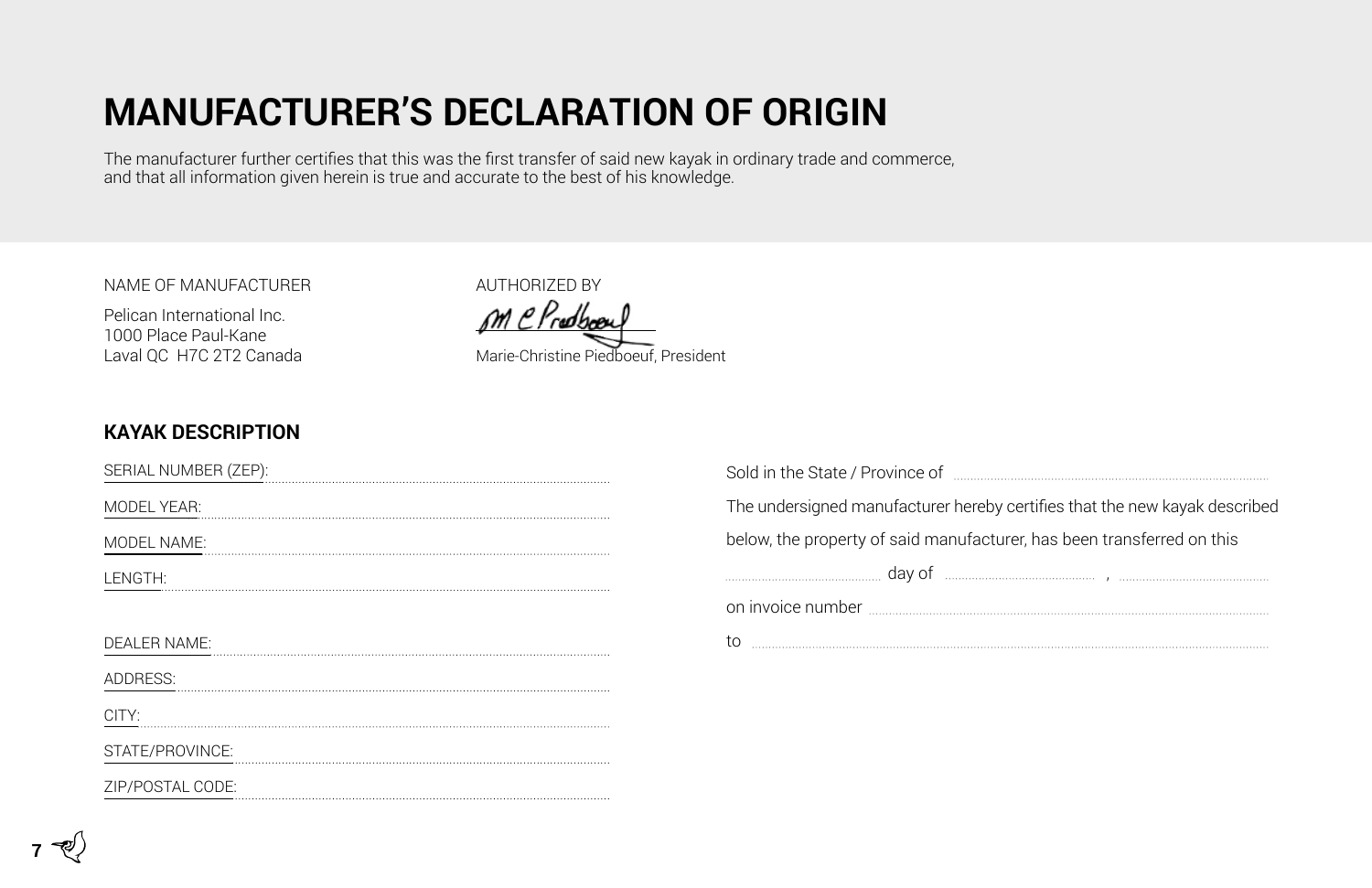## **REGISTER YOUR PRODUCT**

## **IMPORTANT INFORMATION**

Please register your kayak within thirty (30) days after purchasing it to validate the warranty. You can register it electronically via our website at *www.pelicansport.com/en/ customer-service/register-product* or you can complete the registration card below and return it to the following address:

### **Customer Service, Pelican International Inc.**

1000 Place Paul-Kane Laval QC H7C 2T2 Canada

## **WARRANTY REGISTRATION CARD EXECUTE: PRODUCT REGISTRATION**



| DATE OF PURCHASE:       |                    | SERIAL NUMBER (ZEP): |
|-------------------------|--------------------|----------------------|
| DEALER / STORE NAME:    |                    |                      |
| DEALER / STORE ADDRESS: |                    |                      |
| STATE / PROVINCE:       | ZIP / POSTAL CODE: | COUNTRY:             |
| MS.<br>MRS.             |                    |                      |
| SURNAME:                | NAME:              |                      |
| ADDRESS:                |                    |                      |
| STATE / PROVINCE:       | ZIP / POSTAL CODE: | COUNTRY:             |
| TELEPHONE NUMBER:       | E-MAIL:            |                      |